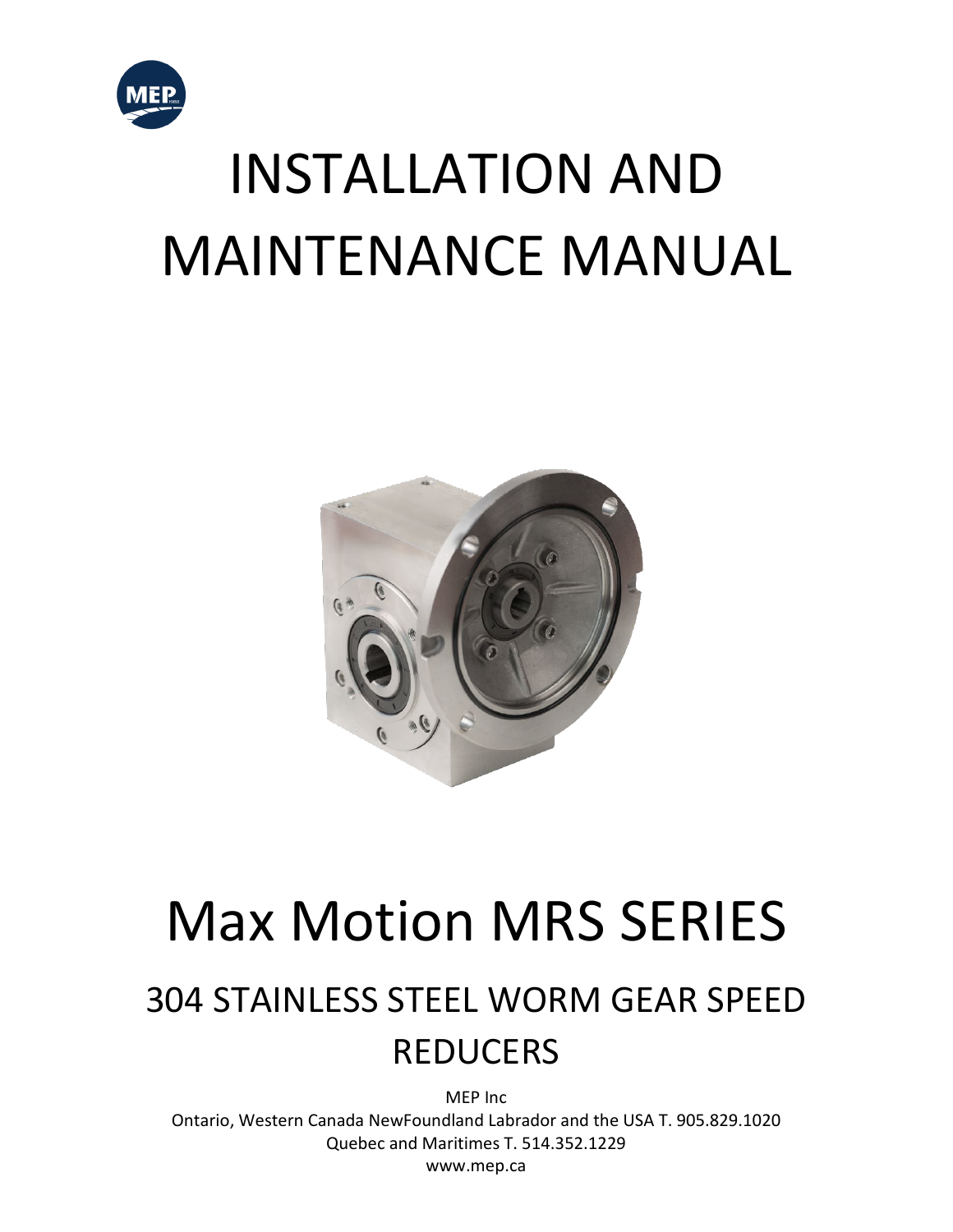

#### **Table of Contents**

Thank you for choosing Max Motion MMS Series stainless series worm gear speed reducer! These speed reducers, made of high-quality 304 stainless construction, are very rugged, non-rusting, and low noise. They widely used in many industries. With more than 25 years of experience in the power transmission arena, we offer high quality, low maintenance speed reduction solutions for your toughest applications. Before using this product, please read this entire installation and maintenance manual through completely. We sincerely hope you enjoy and receive years of trouble-free service from this purchase. If you have any questions whatsoever, please do not hesitate to contact MEP Inc at the numbers shown on the bottom of this page.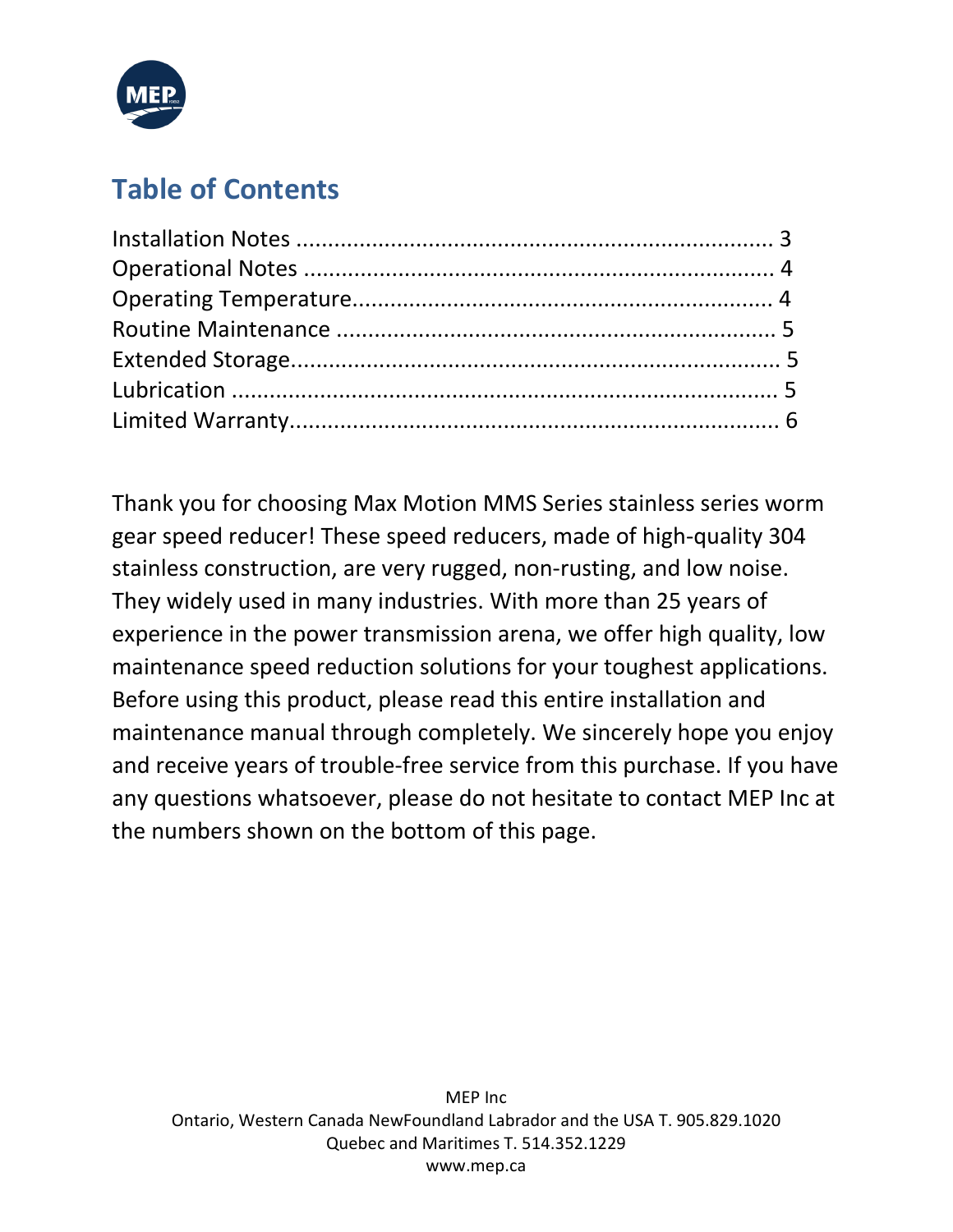

#### **Installation Notes**

During the installation of the MMS stainless worm gear speed reduction unit, please note the following recommendations:

1. Check the correct direction of rotation of the reduction unit output shaft before fitting the unit to the machine.

2. Before mounting the prime mover device, please check the reducer's axial diameter, aperture, key and key slot, to be sure their dimensions are in alignment and have not been damaged in shipment. Avoid assembling the reducer to the prime mover in a manner that is either too tight or too loose.

3. The mounting on the machine must be stable and secure to avoid any vibration. Excessive vibration will damage the reducer. Self-locking adhesives should be used on the bolts and joining surfaces of the machine frame to prevent the gearbox from working loose.

4. Drives such as sprocket wheels and gears must be fitted close to bearing in order to reduce bending stress of the hanging shaft. Maximum overhung load, shown in pounds, are listed for each size reducer in the Max Motion catalog.

5. Before mounting, clean and lubricate all mating surfaces. While assembling motor to the reducer, it is recommended that a light coat of grease be added to the worm shaft input hole and keyway, to ease shaft installation and removal, and to avoid rusting when the unit is used for a long period of time between servicing.

6. The speed reducer must be structurally supported when the reducer is directly coupled to a motor whose weight is larger than the recommended motor frame size for the reducer.

7. The MMS series stainless worm gear boxes are filled Mobile Glygoyle 320 NSF H1 food grade lubrication which **MUST BE CHANGED** every 8000 hours. If during normal operation, heat is noticed that exceeds 95°C or any abnormal noise is detected, the user should shut down the machine and resolve the problem. Once the problem is solved, it is recommended that the oil be replaced with new oil before returning the gearbox to service. See lubrication chart. 8. MRS reducers are considered maintenance free units and do not require the installation of a breather plug.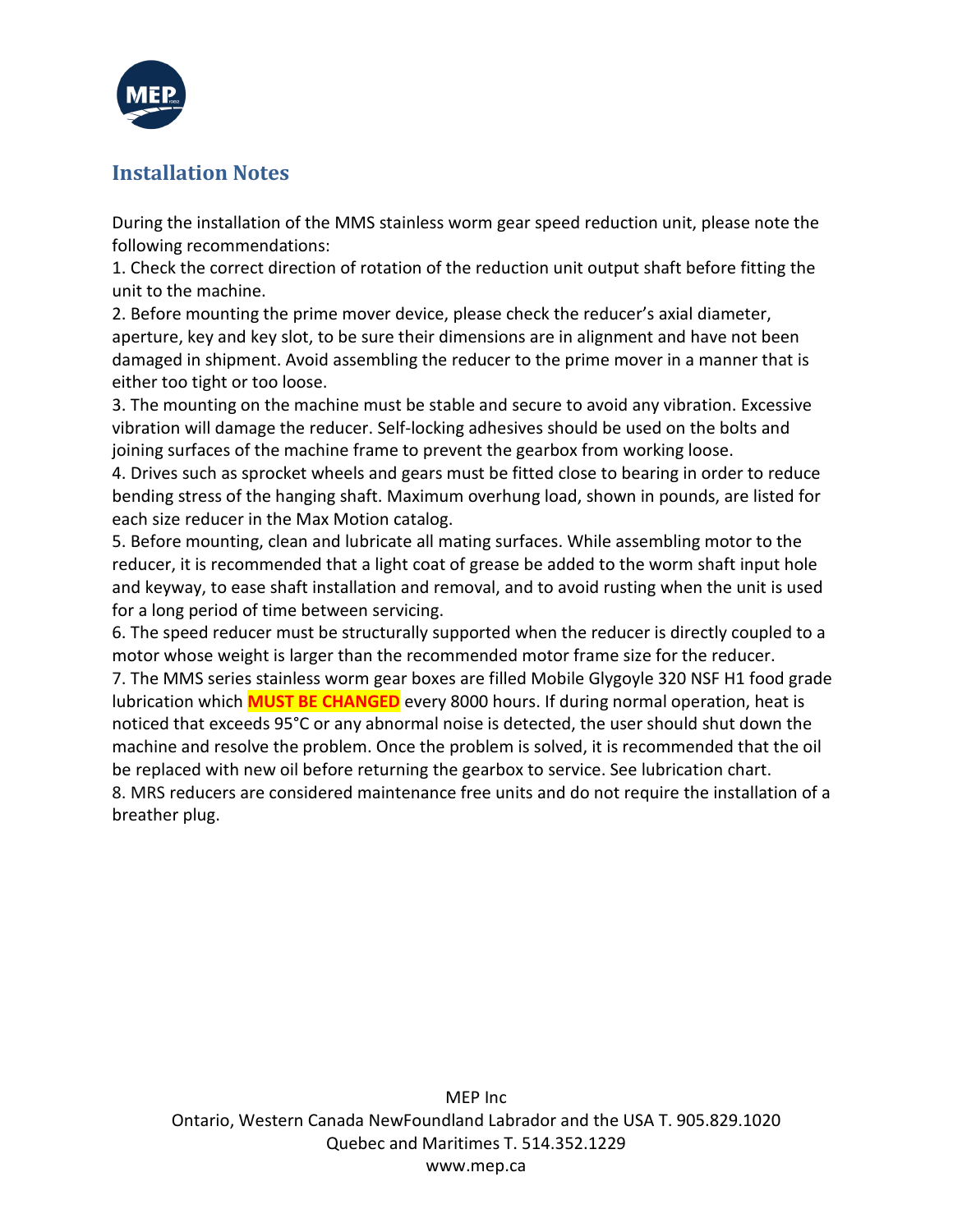

#### **Operational Notes**

1. Before using, please check carefully whether the reducer model, distance size, ratio, input connecting method, output shaft structure, input and output shaft direction and revolving direction are properly fitted and sized correctly for the application. Ensure unit is properly aligned with the driven device and all bolts are properly tightened. If using a drive to over speed the motor, the input speed of the worm shaft should not exceed 1800 revolutions per minute (RPM).

2. Before starting up the machine, please check the reducer for the correct level of the lubricant by opening the plug and checking the fill level.

3. Avoid shock loading the reducer unit. The load should be added step by step when using the machine to improve reducer life. Reducer units will last longer if sized to run below full load capacity. Running a reducer at its full load capacity may reduce useful product life.

4. Whenever possible, protect the speed reducer against outdoor weather conditions (i.e. solar heat) and inclement weather by using guards or shields. Ensure the connected motor cools correctly by assuring good passage of air from the fan side across the motor.

5. In the case of ambient temperatures <-5℃ or >+40℃, please consult MEP engineering for required de-rating factors or other available factory installed product enhancements. 6. MEP Max Motion MMS Series style stainless worm gear boxes are sized for a 1.0 mechanical service factor when operated at 1750 RPM. Consult the MEP catalog for a complete listing of mechanical ratings and available output torque ratings.

#### **Operating Temperature**

1. The operating temperature depends on a number of factors such as the type of power transmission, the type and quantity of lubricant, the characteristics and structure of the gearbox, the speed and power applied to the gearbox and the environment in which the gearbox is operating.

2. With worm gearboxes, the acceptable operating temperature range can be up to 50 degrees Celsius more than the ambient temperature because of the compactness and lower quantity of oil contained in modern gearboxes.

3. With a standard worm gearbox, the maximum allowable inside temperature is 95 degrees Celsius. Higher temperature could damage the oil seals.

4. It is not unusual for the unit to run slightly hotter than normal during the break-in period of the gearbox (i.e. the first 200 hours of service).

5. After the first 200 hours of service, the temperature should remain fairly constant as the gearbox runs at normal speed. At this stage of operation, excess changes in operating temperature may indicate a problem with the installation of the gearbox.

MEP Inc Ontario, Western Canada NewFoundland Labrador and the USA T. 905.829.1020 Quebec and Maritimes T. 514.352.1229 www.mep.ca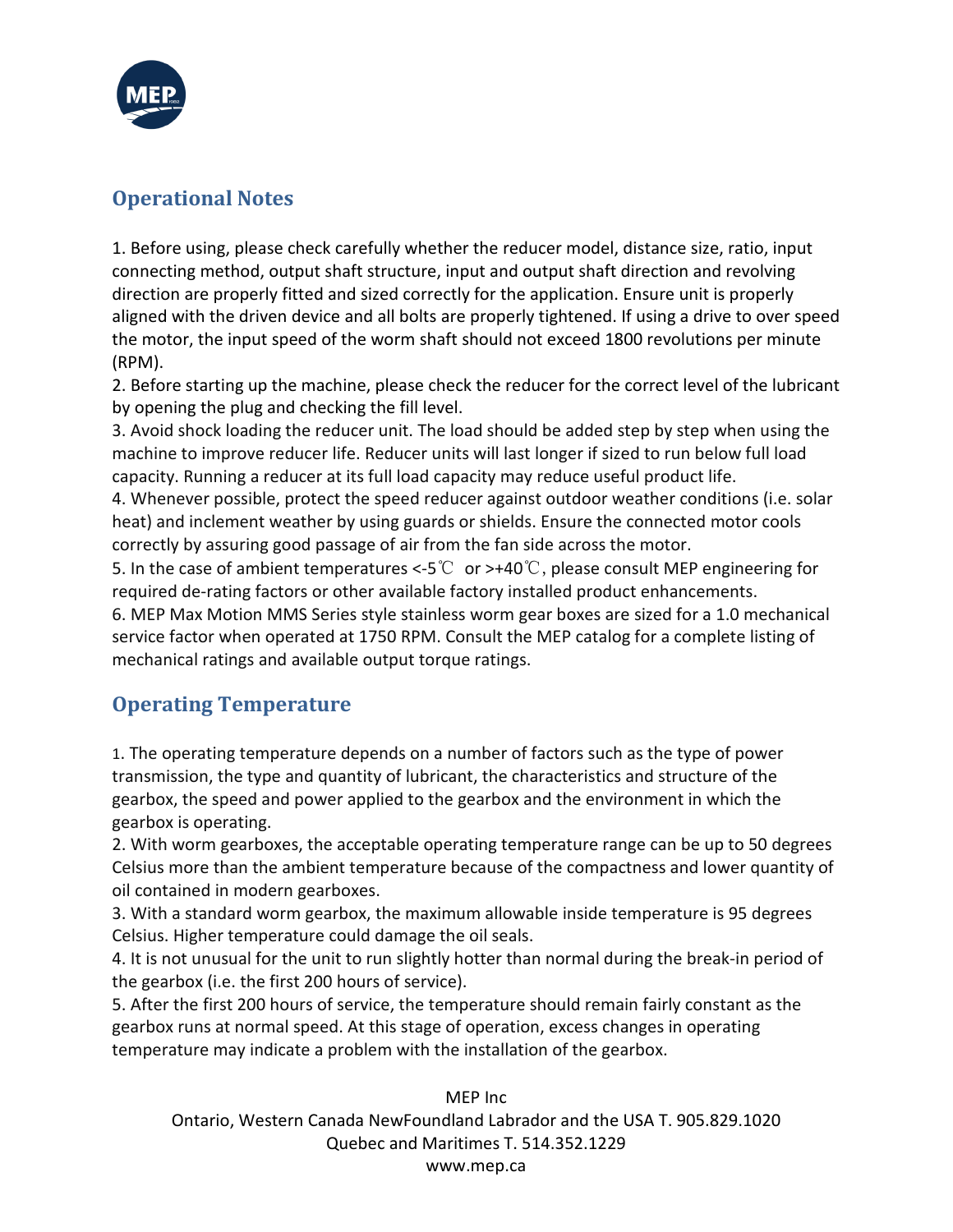

#### **Routine Maintenance**

1. Periodically check the outer surfaces of the MMS stainless speed reducer for debris. Remove surface debris to make sure all air passages are clean, which in turn helps keep the unit running cool.

2. Regularly check the unit for oil leaks. Replace leaky oil seals or the entire unit as necessary.

#### **Extended Storage**

1. Do not store outdoors in areas exposed to weather or with excessive humidity.

2. For storage periods longer than 60 days, all machined surfaces such as flanges and shafts must be protected with a suitable anti-oxidation product.

3. In the case of long periods of storage (4-6 months), units should be completely filled with oil. Before operation, restore the oil fill quantity to the proper level and type of oil see, lubrication section of this document). Additionally, the output shaft should be rotated frequently during extended storage or the oil seal may become dry and potentially dry rot. If this is the case, please change rubber seal before operation as it may stick to the shaft in operation. Over extended periods of idle time, the seal may lose its proper elasticity and should be replaced. Contact MEP for available spare parts.

#### **Lubrication**

The MMS series stainless worm gear speed reducers are supplied complete with a Mobil GLYGOYLE 320 NSF Food Grade Synthetic oil lubricant suitable for all mounting positions, and do not require a breather plug. MRS Series lubrication **MUST BE CHANGED** every 8000 hours.

| <b>Quantity of Oil in Litres all Positions</b> |                                                   |      |    |  |
|------------------------------------------------|---------------------------------------------------|------|----|--|
| <b>Size</b>                                    | 50                                                | 63   | 75 |  |
| Quantity                                       | 0.45                                              | 0.65 |    |  |
|                                                | Mobil GLYGOYLE<br>320 NSF Food Grade<br>Synthetic |      |    |  |
| <b>Type</b>                                    |                                                   |      |    |  |
|                                                |                                                   |      |    |  |